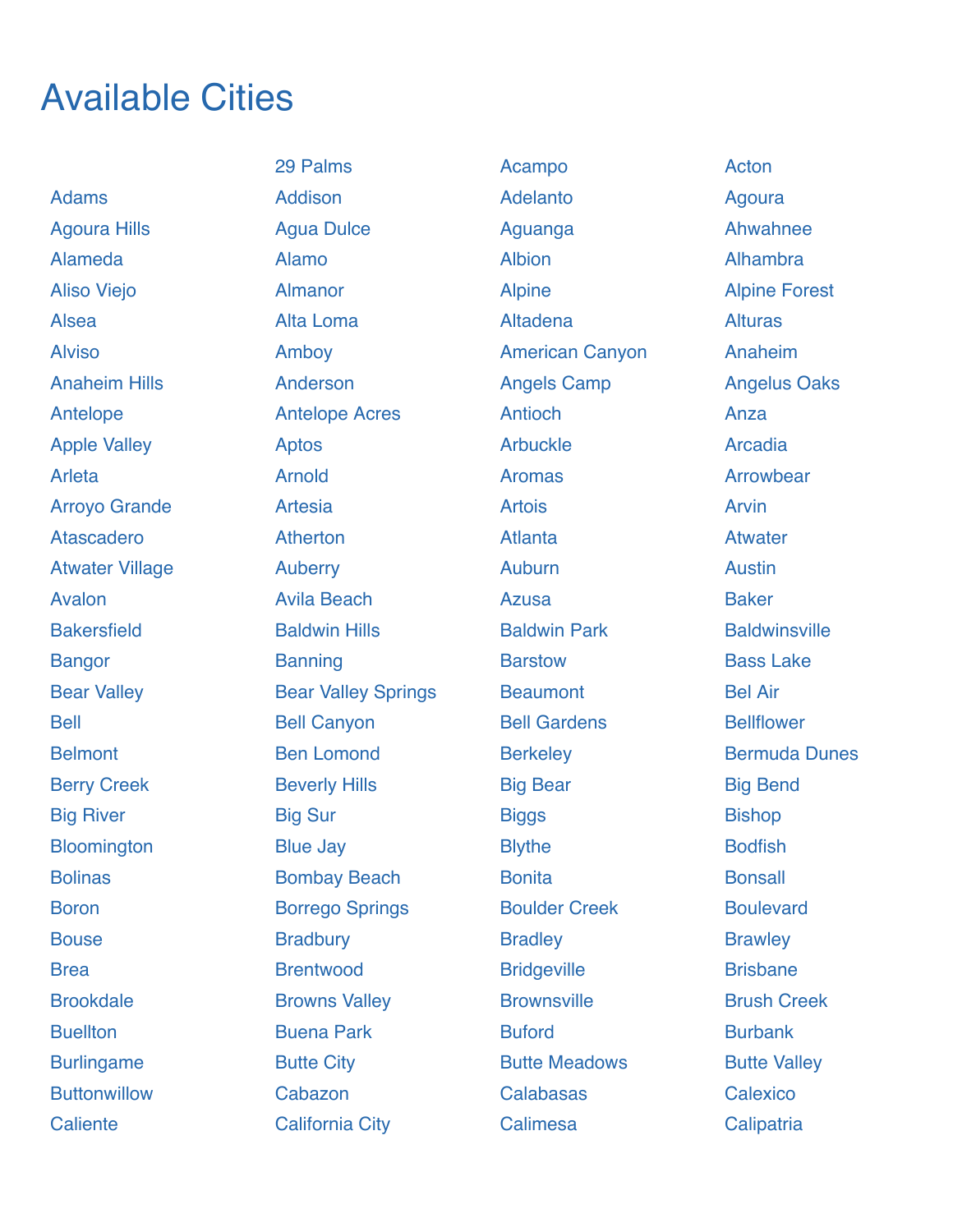Camarillo Cambria Cameron Park Campbell Campo Canoga Park Cantil Canyon Country Canyon Dam Canyon Lake Capitola Capitola Cardiff By The Sea Caribou Carlsbad Carmel Carmel By The Sea Carmel Valley Carnelian Bay Carol Stream Carpinteria Carson Castaic Castro Valley Castroville Cathedral City **Catheys Valley Cave Creek** Cayucos Cazadero Cedar Glen Cedarpines Park Ceres Cerritos Channel Islands Chester Chesterfield Chicago Chico Chino Chino Hills Chowchilla Chula Vista Cibola Cimarron Citrus Heights City Of Industry Claremont Clayton Clearlake Clearlake Oaks Clearlake Park Cleveland Clipper Mills Clovis Coachella Coalinga Coarsegold Cobb Cohasset Colfax Colma Colton Columbiana Columbus Commerce Compton Concord Copperopolis Corning Corona Corona Del Mar Coronado Costa Mesa Coto De Caza Cottonwood Coulterville Country Club Park Covina Cowan Heights **Crenshaw** Crescent City **Crescent Valley** Cressey Crestline Creston Creston Creston Cressey Creston Creston Cressey Crystalaire Cudahy Culver City Cupertino Cuyama Cypress Dallas Daly City Dana Point **Danville** Danville **Davis** Davis Dayton Del Mar Del Rey Oaks Del Rio Del Sur Delano Delhi Denair Descanso Desert Center **Desert Hot Springs** Desert Lake Desert Shores Devore Hghts Diamond Bar Dinuba Discovery Bay Dos Palos **Downey** Downey **Downey** Down Down Down Down Down Down Down Duarte Dublin Duluth Durham Eagle Rock East Los Angeles East Palo Alto **Easton** Easton Eastwale Echo Park **Executive Edinburg Community Community** Edison Edwards Egg Harbor Township Ehrenberg El Cajon El Centro El Cerrito El Dorado Hills El Granada El Mirage

**Beach** 

Charter Oak Chatsworth Cherokee Cherry Valley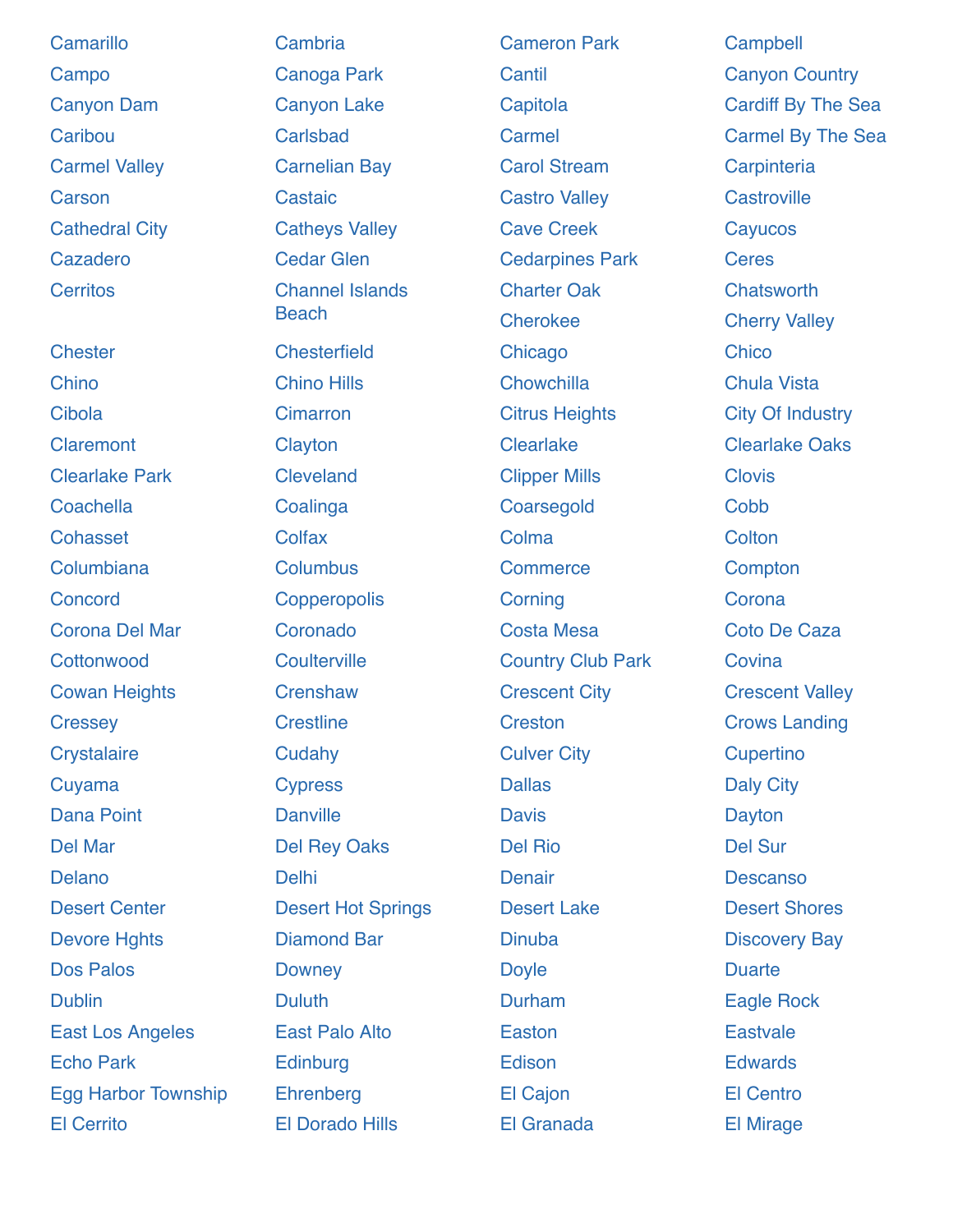| <b>El Monte</b>             | <b>El Nido</b>             | El Segundo             | <b>El Sereno</b>          |
|-----------------------------|----------------------------|------------------------|---------------------------|
| <b>El Sobrante</b>          | <b>Elk Creek</b>           | <b>Elk Grove</b>       | <b>Elyria</b>             |
| <b>Encinitas</b>            | Encino                     | Erie                   | Escondido                 |
| <b>Esparto</b>              | <b>Essex</b>               | <b>Etna</b>            | <b>Exeter</b>             |
| <b>Fair Oaks</b>            | <b>Fairfield</b>           | Fairmont               | <b>Fallbrook</b>          |
| <b>Farmersville</b>         | Farmington                 | <b>Fawnskin</b>        | <b>Feather Falls</b>      |
| Felton                      | <b>Fillmore</b>            | <b>Finley</b>          | Firebaugh                 |
| <b>Fish Camp</b>            | <b>Flournoy</b>            | Folsom                 | Fontana                   |
| Forbestown                  | <b>Forest Falls</b>        | <b>Forest Hills</b>    | <b>Forest Ranch</b>       |
| <b>Foresthill</b>           | <b>Fort Bidwell</b>        | <b>Fort Bragg</b>      | <b>Fort Jones</b>         |
| <b>Fort Mohave</b>          | <b>Foster City</b>         | <b>Fountain Valley</b> | Fpo                       |
| <b>Frazier Park</b>         | Freedom                    | Fremont                | <b>French Camp</b>        |
| <b>Fresno</b>               | <b>Friant</b>              | <b>Fullerton</b>       | Galt                      |
| <b>Garden Grove</b>         | Gardena                    | Gaviota                | Gazelle                   |
| Gerber                      | Gilroy                     | <b>Glassell Park</b>   | Glendale                  |
| Glendora                    | Glenhaven                  | Goleta                 | <b>Gonzales</b>           |
| Gorman                      | <b>Granada Hills</b>       | <b>Grand Terrace</b>   | <b>Grass Valley</b>       |
| <b>Green Valley</b>         | <b>Green Valley Lake</b>   | Greenfield             | Grenada                   |
| <b>Gridley</b>              | <b>Grimes</b>              | Groveland              | <b>Grover Beach</b>       |
| Guadalupe                   | Guinda                     | <b>Gustine</b>         | <b>Hacienda Heights</b>   |
| <b>Half Moon Bay</b>        | <b>Hamilton City</b>       | Hanford                | <b>Harbor City</b>        |
| <b>Harmony</b>              | <b>Hawaiian Gardens</b>    | <b>Hawthorne</b>       | <b>Hayward</b>            |
| <b>Healdsburg</b>           | <b>Helendale</b>           | <b>Hemet</b>           | <b>Hercules</b>           |
| <b>Hermosa Beach</b>        | Hesperia                   | <b>Hidden Hills</b>    | <b>Hidden Valley Lake</b> |
| <b>Highland</b>             | <b>Highland Park</b>       | Hillsborough           | <b>Hilmar</b>             |
| <b>Hinkley</b>              | <b>Hollister</b>           | Hollywood              | <b>Hollywood Hills</b>    |
| <b>Hollywood Hills East</b> | <b>Holtville</b>           | Homeland               | Hopland                   |
| <b>Hornitos</b>             | <b>Hot Springs Village</b> | Houston                | Hughson                   |
| <b>Huntington Beach</b>     | <b>Huntington Park</b>     | <b>Huntsville</b>      | <b>Idyllwild</b>          |
| <b>Imperial</b>             | <b>Indian Wells</b>        | Indio                  | Inglewood                 |
| Inyokern                    | lone                       | <b>Irvine</b>          | <b>Irwindale</b>          |
| <b>Isleton</b>              | <b>Jacumba</b>             | Jamul                  | Johannesburg              |
| <b>Johnson Valley</b>       | <b>Jolon</b>               | <b>Joshua Tree</b>     | Julian                    |
| <b>Junction City</b>        | <b>Juniper Hills</b>       | <b>Jurupa Valley</b>   | <b>Kagel Canyon</b>       |
| <b>Kamuela</b>              | Kelseyville                | <b>Kerman</b>          | <b>Kernville</b>          |
| <b>King City</b>            | <b>Kings Mountain</b>      | <b>Kingsburg</b>       | <b>Klamath River</b>      |
|                             |                            |                        |                           |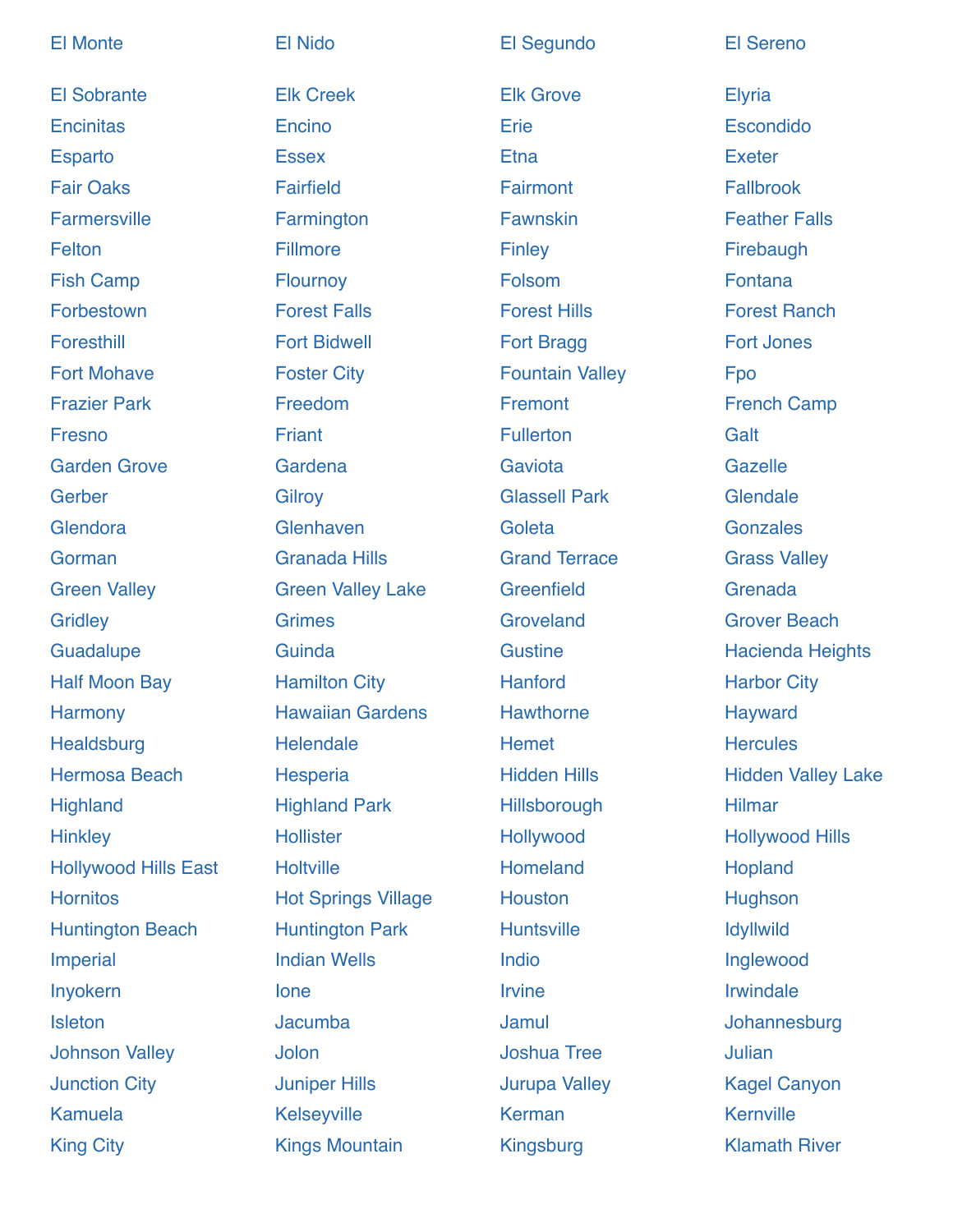Kramer Junction La Canada Flintridge La Conchita La Crescenta La Grange La Habra La Habra Heights La Honda La Jolla La Mesa La Mirada La Palma La Porte La Puente La Quinta La Sierra La Tijera La Verne Ladera Ranch Lafayette Lagrange Laguna Beach Laguna Hills Laguna Niguel Laguna Woods Lake Almanor Lake Arrowhead Lake Balboa Lake Elizabeth Lake Elsinore Lake Forest Lake Hughes Lake Isabella Lake Los Angeles Lake Nacimiento Lake Sherwood Lakehead Lakeport Lakeside Lakeview Terrace Lakewood Lamont Lancaster Landers Las Vegas **Lathrop** Lathrop Laton Laton Lawndale Lawrenceville Laytonville Le Grand Lebec Lee Vining Leimert Park Lemon Grove Lemoore Lennox Leona Valley Lewiston Lima Lincoln Heights Linda Lindsay Litchfield Littlerock Live Oak Livermore Livingston Llano Loch Lomond Lockwood Lodi Loma Linda Loma Mar Lomita Lompoc Lone Pine Long Barn Long Beach Loomis Los Alamitos Los Alamos Los Altos Los Altos Hills Los Angeles Los Banos Los Feliz Los Gatos Los Molinos Los Osos Lost Hills Louisville Lovettsville **Lake** Lucerne Lucerne Lucerne Lucerne Valley Lynwood bytle Creek Macdoel Macon Macon Madera **Magalia** Magalia Malibu Malibu Mammoth Lakes Manhattan Beach Manning Manteca Manteca Mar Vista Marina Del Rey **Mariposa** Marinez Martinez Martinez Marysville Maxwell Maywood Maywood Mc Farland Mcarthur Mckinleyville Mead Valley Mecca Mendocino Mendota Menifee Menlo Park Mentone Merced Mi Wuk Village Miami Beach Middletown Midpines Midway City Mill Creek Mill Valley Millbrae Milledgeville Millville Millville Millbrae Milpitas Mineral **Miramar Beach** Mission Hills Mission Viejo Modesto Modjeska Canyon Mohave Valley Mojave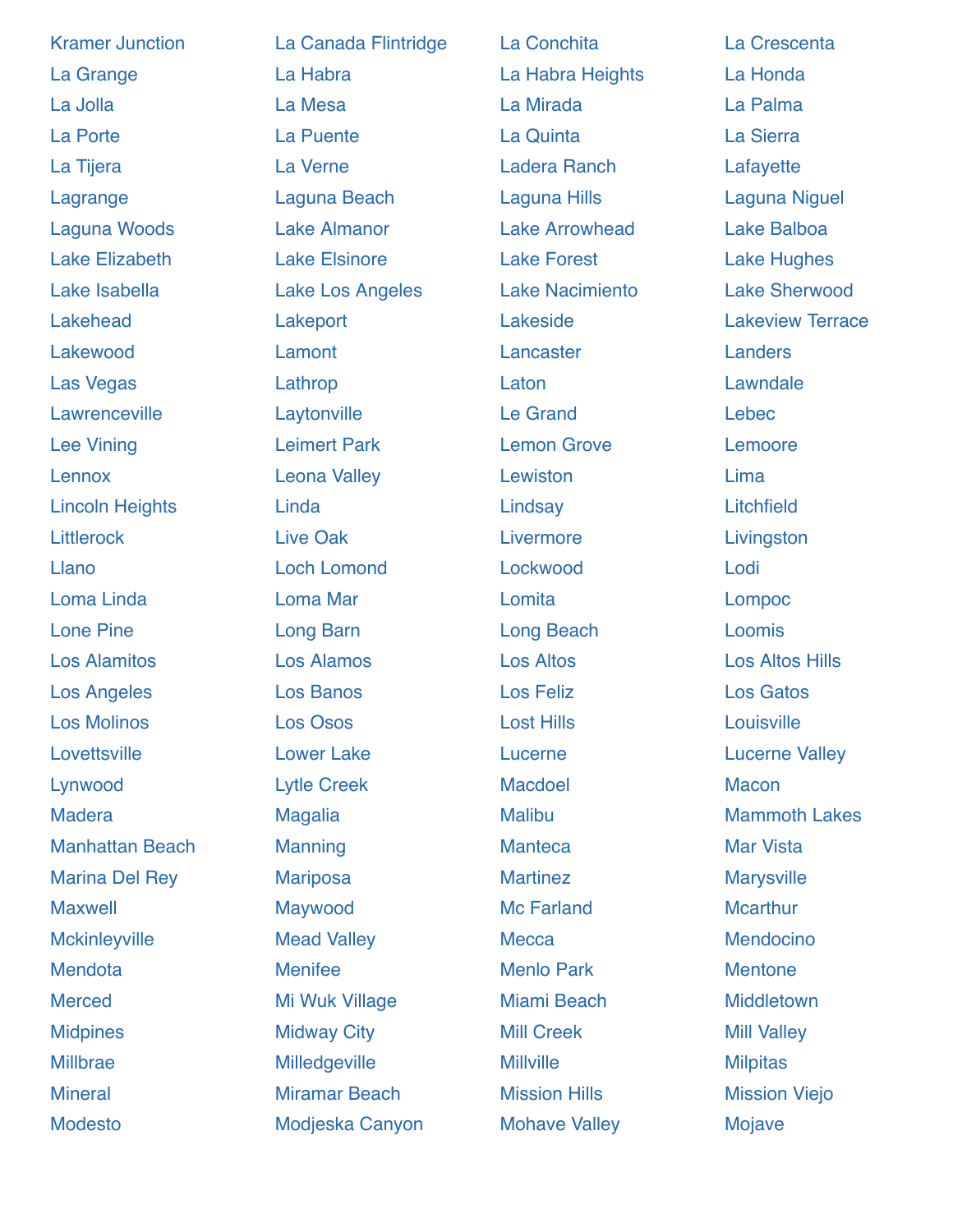| <b>Monahans</b>             | <b>Monroe</b>             | <b>Monrovia</b>         | Montague                  |
|-----------------------------|---------------------------|-------------------------|---------------------------|
| <b>Montara</b>              | <b>Montclair</b>          | <b>Monte Sereno</b>     | Montebello                |
| <b>Montecito</b>            | <b>Montecito Heights</b>  | <b>Monterey</b>         | <b>Monterey Park</b>      |
| <b>Montrose</b>             | <b>Moorpark</b>           | <b>Moreno Valley</b>    | <b>Morgan Hill</b>        |
| <b>Morongo Valley</b>       | <b>Morro Bay</b>          | <b>Moss Beach</b>       | <b>Moss Landing</b>       |
| <b>Mount Hermon</b>         | <b>Mount Shasta</b>       | <b>Mount Washington</b> | <b>Mountain Center</b>    |
| <b>Mountain Home</b>        | <b>Mountain Pass</b>      | <b>Mountain View</b>    | Mt Baldy                  |
| <b>Village</b>              | <b>Murphys</b>            | <b>Murrieta</b>         | <b>Napa</b>               |
| <b>Nashville</b>            | <b>National City</b>      | <b>Needles</b>          | <b>Neenach</b>            |
| <b>Nevada City</b>          | <b>New Cuyama</b>         | <b>New York</b>         | <b>Newark</b>             |
| <b>Newberry Springs</b>     | <b>Newbury Park</b>       | <b>Newhall</b>          | <b>Newman</b>             |
| <b>Newport Beach</b>        | <b>Newport Coast</b>      | <b>Nice</b>             | <b>Niland</b>             |
| <b>Nipomo</b>               | <b>Norco</b>              | <b>North Edwards</b>    | <b>North Fork</b>         |
| <b>North Hills</b>          | North Hollywood           | <b>North Las Vegas</b>  | <b>North Palm Springs</b> |
| <b>North Shore</b>          | <b>North Tustin</b>       | Northridge              | <b>Norwalk</b>            |
| <b>Novato</b>               | <b>Nuevo</b>              | <b>O</b> Neals          | <b>Oak Glen</b>           |
| <b>Oak Hills</b>            | <b>Oak Park</b>           | <b>Oak Ridge North</b>  | <b>Oakdale</b>            |
| <b>Oakhurst</b>             | <b>Oakland</b>            | Oceano                  | <b>Oceanside</b>          |
| <b>Ocotillo</b>             | Ojai                      | <b>Olivehurst</b>       | Ono                       |
| <b>Ontario</b>              | Onyx                      | Orange                  | <b>Orange Cove</b>        |
| <b>Orange Park Acres</b>    | Orcutt                    | <b>Oregon House</b>     | <b>Orinda</b>             |
| <b>Orland</b>               | <b>Oro Grande</b>         | <b>Orosi</b>            | Oroville                  |
| <b>Other</b>                | <b>Other Out Of Area</b>  | <b>Out Of Area</b>      | Oxbow                     |
| Oxnard                      | <b>Pacific Beach</b>      | <b>Pacific Grove</b>    | <b>Pacific Palisades</b>  |
| <b>Pacifica</b>             | Pacoima                   | Pahoa                   | <b>Paicines</b>           |
| Pala                        | Palermo                   | <b>Palm Desert</b>      | <b>Palm Springs</b>       |
| Palmdale                    | <b>Palms</b>              | <b>Palo Alto</b>        | Palo Verde                |
| <b>Palos Verdes Estates</b> | <b>Palos Verdes</b>       | <b>Panorama City</b>    | <b>Paradise</b>           |
|                             | Peninsula                 | Paramount               | Pasadena                  |
| <b>Paso Robles</b>          | <b>Patterson</b>          | <b>Pauma Valley</b>     | <b>Paynes Creek</b>       |
| Pearblossom                 | <b>Pebble Beach</b>       | <b>Perris</b>           | Pescadero                 |
| Phelan                      | <b>Phillips Ranch</b>     | <b>Pico Rivera</b>      | <b>Pine Cove</b>          |
| <b>Pine Grove</b>           | <b>Pine Mountain Club</b> | <b>Pinole</b>           | <b>Pinon Hills</b>        |
| <b>Pinyon Pines</b>         | Pioneertown               | Piru                    | <b>Pismo Beach</b>        |
| Pittsburg                   | Placentia                 | Planada                 | <b>Playa Del Rey</b>      |
| <b>Playa Vista</b>          | Pleasanton                | Pomona                  | <b>Pope Valley</b>        |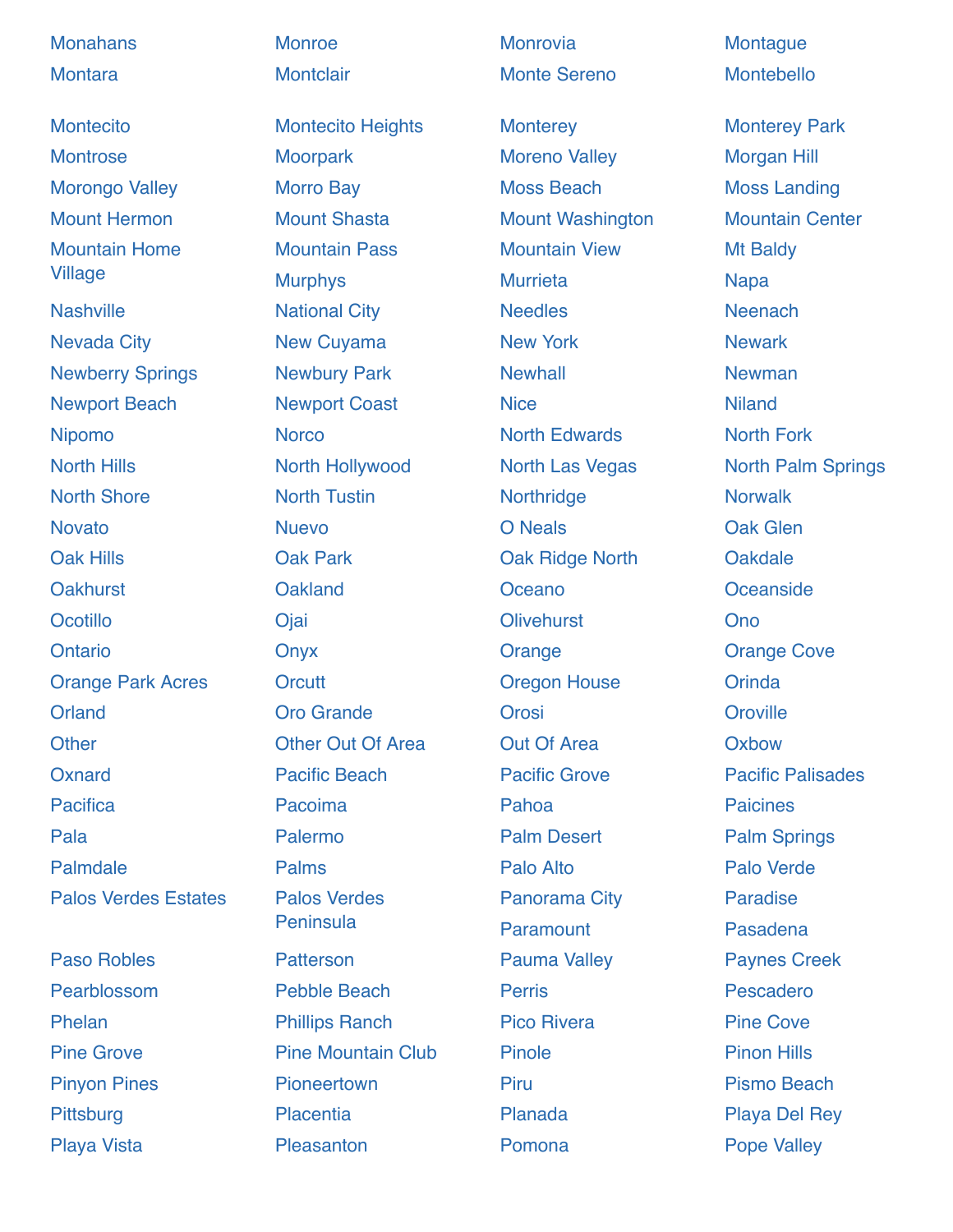Rancho Santa **Margarita** 

Saint Helena Salida Salinas Salton City Salton Sea Beach San Ardo San Bernardino San Bruno San Buenaventura San Carlos San Clemente San Diego San Dimas San Fernando San Francisco San Gabriel San Gregorio San Jacinto San Joaquin San Jose San Juan Bautista San Juan Capistrano San Leandro San Lorenzo San Lucas San Luis Obispo San Marcos San Marino San Martin San Mateo San Miguel San Pablo San Pedro New San Rafael New San Ramon San Simeon San Ysidro Sand City Sanger Sanger Santa Ana Santa Ana Heights Santa Barbara **Santa Canta Clara** Santa Clarita Santa Cruz **Santa Fe Springs** Santa Margarita Santa Maria Santa Monica Santa Nella Santa Paula Santa Rosa Santa Ysabel Santee Saratoga Saratoga Saugus Scotts Valley **Scottsdale** Seal Beach Seaside Seaside Sedona Shadow Hills Shafter Shandon Shasta Lake Shelter Cove Sheridan Sherman Oaks Shingle Springs Shingletown Show Low Sierra Madre Signal Hill Silver Lake Silverado Canyon Simi Valley Simpsonville Sky Valley Skyforest Skyforest Smartsville

Port Hueneme **Porter Ranch** Porterville Porterville Port Portola Valley Potter Valley **Poway** Prather Prather Protter Valley Prunedale Quail Valley Quartz Hill Quincy Rainbow Ramona Ranchita Rancho Bernardo Rancho California Rancho Cordova Rancho Cucamonga Rancho Dominguez Rancho Mirage **Rancho Mission Viejo** Rancho Palos Verdes Rancho Santa Fe Raymond Red Bluff Red Mountain Redding Redlands Redman Redondo Beach Redwood City Reseda Rialto Richland Richmond Richmond Ridgecrest Rimforest Rio Linda Ripon Riverdale Riverside Rockford **Rocklin** Rocklin **Rockville Centre** Rohnert Park Rolling Hills Rolling Hills Estates Romoland Roosevelt Rosamond **Rosemead** Roseville Roseville Rossmoor Rowland Heights **Rubicon** Running Springs

Area

**Sacramento** Sage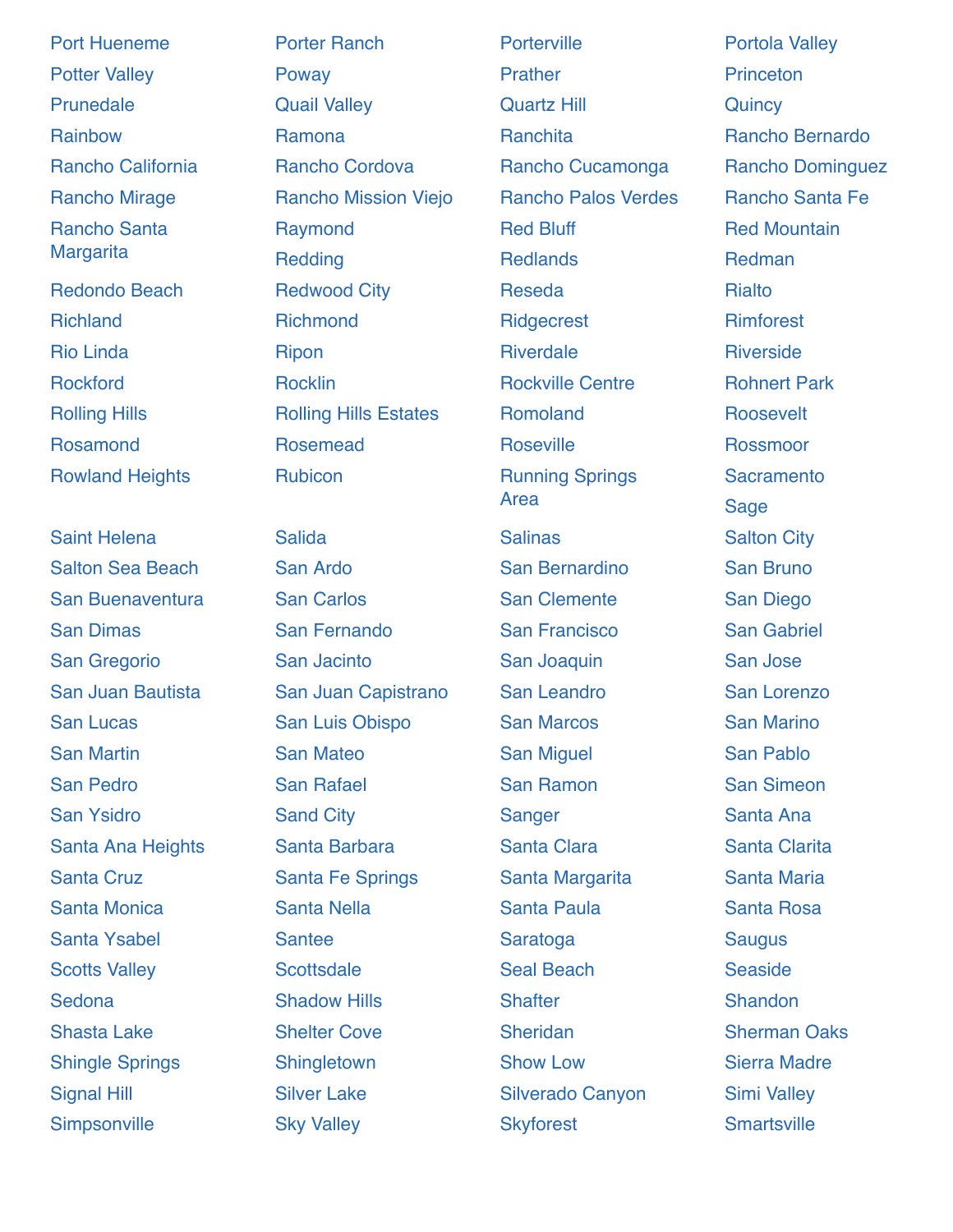| <b>Snelling</b>         | <b>Solana Beach</b>     | Soledad                | Solvang                    |
|-------------------------|-------------------------|------------------------|----------------------------|
| <b>Somerset</b>         | <b>Somis</b>            | Sonoma                 | Sonora                     |
| Soquel                  | Soulsbyville            | <b>South Dos Palos</b> | <b>South El Monte</b>      |
| <b>South Gate</b>       | <b>South Lake Tahoe</b> | South Pasadena         | <b>South San Francisco</b> |
| <b>Spreckels</b>        | <b>Spring Valley</b>    | Springville            | <b>Squaw Valley</b>        |
| <b>Stallion Springs</b> | <b>Stanford</b>         | <b>Stanley</b>         | <b>Stanton</b>             |
| <b>Stevenson Ranch</b>  | <b>Stevinson</b>        | <b>Stirling City</b>   | <b>Stockton</b>            |
| Stonyford               | <b>Studio City</b>      | Sugarloaf              | <b>Sullivan</b>            |
| <b>Sun City</b>         | <b>Sun Valley</b>       | <b>Sun Village</b>     | <b>Sunland</b>             |
| Sunnyvale               | <b>Sunset Beach</b>     | <b>Surfside</b>        | <b>Susanville</b>          |
| Sylmar                  | Taft                    | <b>Tahoe City</b>      | <b>Tappahannock</b>        |
| <b>Tarzana</b>          | <b>Tehachapi</b>        | <b>Tehama</b>          | <b>Temecula</b>            |
| <b>Temple City</b>      | <b>Templeton</b>        | <b>Thermal</b>         | <b>Thousand Oaks</b>       |
| <b>Thousand Palms</b>   | <b>Three Rivers</b>     | <b>Tollhouse</b>       | <b>Toluca Lake</b>         |
| <b>Tomball</b>          | <b>Topanga</b>          | <b>Torrance</b>        | <b>Trabuco Canyon</b>      |
| <b>Tracy</b>            | <b>Tres Pinos</b>       | <b>Trona</b>           | <b>Truckee</b>             |
| Tujunga                 | <b>Tulare</b>           | <b>Tulelake</b>        | <b>Tuolumne</b>            |
| <b>Turlock</b>          | <b>Tustin</b>           | <b>Twain Harte</b>     | <b>Twentynine Palms</b>    |
| <b>Twin Peaks</b>       | <b>Ukiah</b>            | <b>Union City</b>      | <b>Upland</b>              |
| <b>Upper Lake</b>       | <b>Vacaville</b>        | <b>Val Verde</b>       | Valdosta                   |
| Valencia                | Valinda                 | Vallejo                | <b>Valley Center</b>       |
| <b>Valley Glen</b>      | <b>Valley Springs</b>   | <b>Valley Village</b>  | Valyermo                   |
| <b>Van Nuys</b>         | Vancouver               | <b>Venice</b>          | Ventura                    |
| Vernon                  | <b>Victor Valley</b>    | <b>Victorville</b>     | <b>Vidal</b>               |
| <b>View Park</b>        | <b>Villa Park</b>       | Vina                   | <b>Virginia Beach</b>      |
| <b>Visalia</b>          | <b>Vista</b>            | <b>Volcano</b>         | <b>Waialua</b>             |
| Waikoloa                | <b>Walnut</b>           | <b>Walnut Creek</b>    | <b>Walnut Park</b>         |
| <b>Warner Springs</b>   | <b>Wasco</b>            | Washington             | Waterford                  |
| Watsonville             | <b>Watts</b>            | Wawona                 | Weaverville                |
| Weed                    | Weldon                  | <b>West Covina</b>     | <b>West Hills</b>          |
| <b>West Hollywood</b>   | <b>West Los Angeles</b> | <b>West Sacramento</b> | Westchester                |
| <b>Westlake Village</b> | Westminster             | Westmorland            | Whitethorn                 |
| Whitewater              | <b>Whittier</b>         | Wildomar               | <b>Williams</b>            |
| <b>Willits</b>          | <b>Willows</b>          | Wilmington             | <b>Wilsona Gardens</b>     |
| Winchester              | <b>Windsor</b>          | <b>Windsor Hills</b>   | Winnetka                   |
| Winterhaven             | <b>Winton</b>           | Wishon                 | <b>Wofford Heights</b>     |